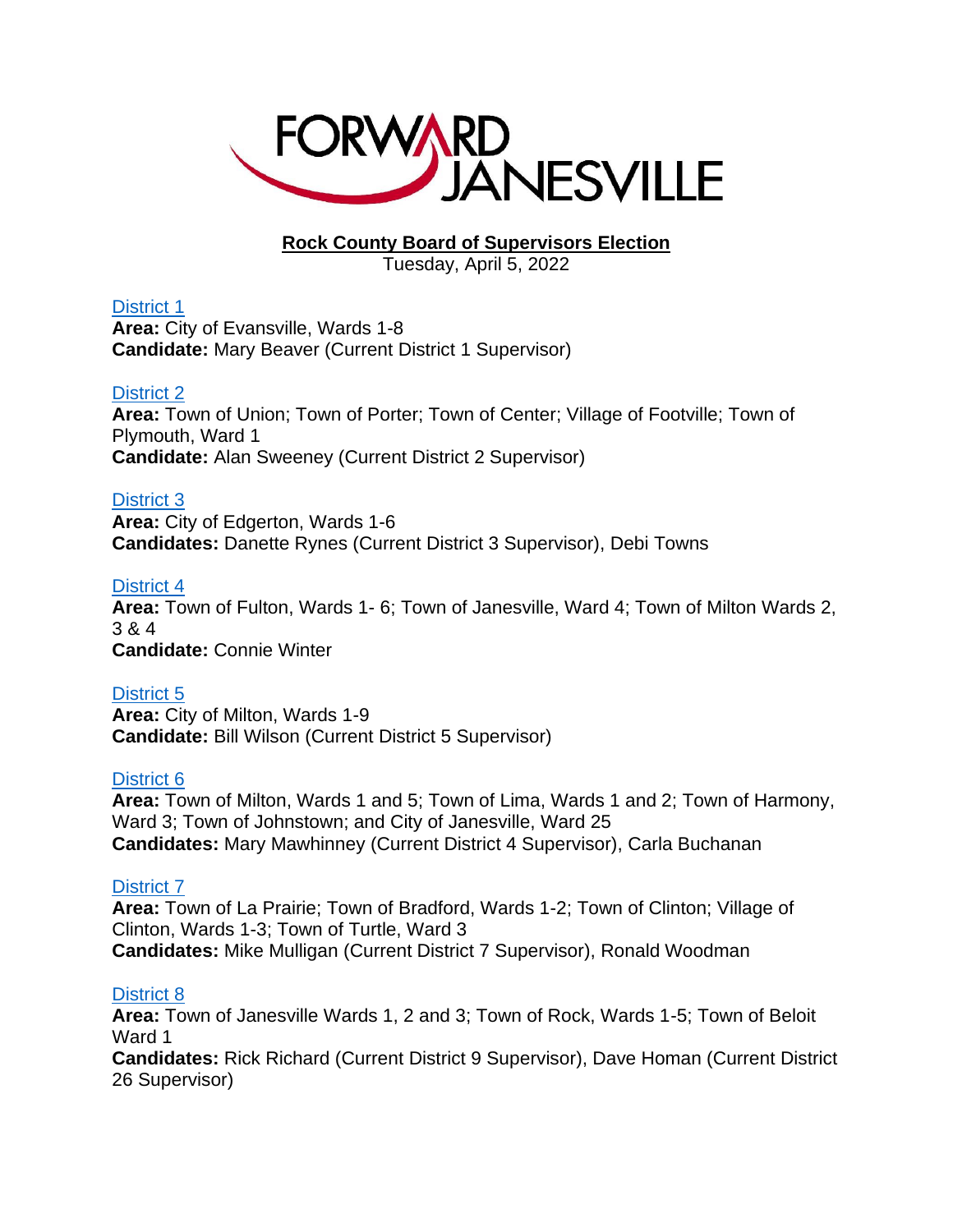### [District 9](https://www.co.rock.wi.us/home/showpublisheddocument/43876/637811417925770000)

**Area:** Town of Beloit Wards 2-7; City of Beloit Ward 1 **Candidate:** Louis Peer (Current District 10 Supervisor)

### [District 10](https://www.co.rock.wi.us/home/showpublisheddocument/43878/637811417931070000)

**Area:** Town of Magnolia; Town of Spring Valley, Village of Orfordville, Wards 1-2; Town of Plymouth, Ward 2; Town of Avon, City of Brodhead **Candidate:** Brian Knudson (Current District 8 Supervisor)

### [District 11](https://www.co.rock.wi.us/home/showpublisheddocument/43880/637811417935900000)

**Area:** City of Beloit, Wards 7, 8, 9 and 11 **Candidates:** None (Incumbent Janelle Crary's nomination papers were deemed insufficient.)

# [District 12](https://www.co.rock.wi.us/home/showpublisheddocument/43882/637811417940600000)

**Area:** City of Beloit, Wards 4-6 **Notes:** Current District 16 Incumbent Jacob Taylor, who would have been shifted to the 12<sup>th</sup> District, will resign. **Candidates:** April Whitledge, Lucas Carter

### [District 13](https://www.co.rock.wi.us/home/showpublisheddocument/43884/637811417946070000)

**Area:** City of Beloit, Wards 2, 3 and 10 **Notes:** Current District 12 Incumbent Wayne Gustina, who would have been shifted to the 13<sup>th</sup> District, will resign. **Candidate:** Genia Stevens (Current District 17 Supervisor)

### [District 14](https://www.co.rock.wi.us/home/showpublisheddocument/43886/637811417951070000)

**Area:** City of Beloit, Wards 18 and 19; Town of Beloit Wards 8-10 **Candidates:** Mike Zoril, Yusuf Adams (registered write-in), Shirley Williams (registered write-in)

### [District 15](https://www.co.rock.wi.us/home/showpublisheddocument/43888/637811417956070000)

**Area:** City of Beloit, Wards 15-17 and 21; and Town of Turtle Ward 4 **Candidate:** Kevin Leavy (Current District 13 Supervisor)

### [District 16](https://www.co.rock.wi.us/home/showpublisheddocument/43890/637811417963270000)

**Area:** City of Beloit, Wards 12-14 **Candidate:** Yuri Rashkin (Current District 15 Supervisor)

### [District 17](https://www.co.rock.wi.us/home/showpublisheddocument/43892/637811417968270000)

**Area:** City of Beloit, Wards 20, 22 and 23 **Candidates:** Robert Potter (Current District 6 Supervisor), Kim Schneider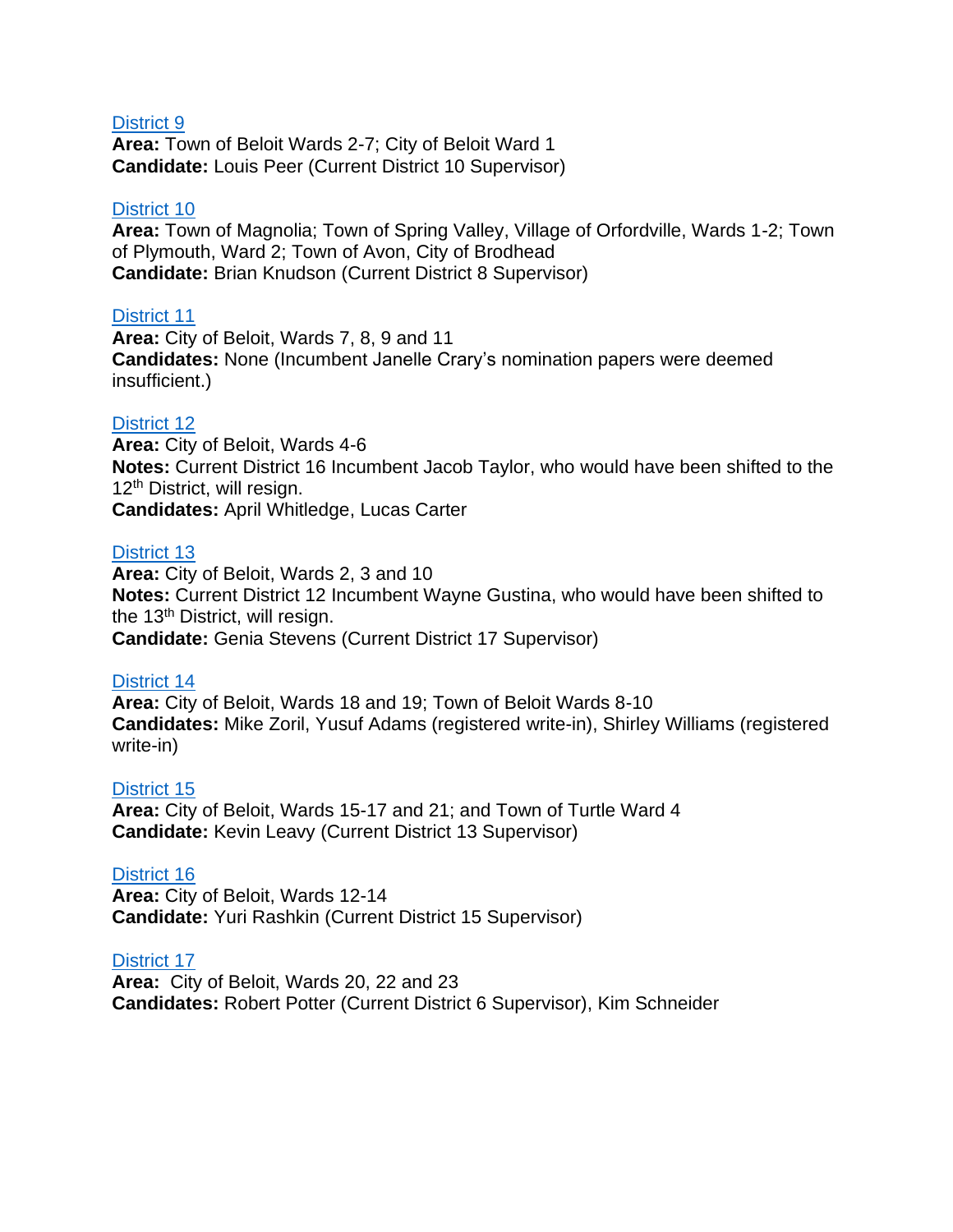### [District 18](https://www.co.rock.wi.us/home/showpublisheddocument/43894/637811417974030000)

**Area:** City of Janesville, Wards 3 and 4 **Candidates:** Ronald Sutterlin, Billy Bob Grahn

#### [District 19](https://www.co.rock.wi.us/home/showpublisheddocument/43896/637811417980770000)

**Area:** City of Janesville, Wards 5 and 6 **Notes:** Current District 25 Incumbent Stephanie Aegerter, who would have been shifted to the 19<sup>th</sup> District, will resign.) **Candidate:** Lori Pennycook

#### [District 20](https://www.co.rock.wi.us/home/showpublisheddocument/43898/637811417985770000)

**Area:** Town of Janesville Ward 6; City of Janesville, Wards 1 and 2 Notes: Current District 18 Incumbent Bob Yeomans, who would have been shifted to the 20th District, will resign. **Candidate(s):** Chris Cullen

#### [District 21](https://www.co.rock.wi.us/home/showpublisheddocument/43900/637811417990900000)

**Area:** Town of Janesville Ward 5; City of Janesville, Wards 13 and 14 **Candidates:** Brent Fox (Current District 19 Supervisor), Alan Fumas

#### [District 22](https://www.co.rock.wi.us/home/showpublisheddocument/43902/637811417996070000)

**Area:** City of Janesville, Wards 19 and 20; Town of Harmony Wards 1 and 2 **Notes:** Current District 20 Incumbent Wes Davis, who would have been shifted to the 22nd District, will resign.

**Candidate:** Karla Herrmann

#### [District 23](https://www.co.rock.wi.us/home/showpublisheddocument/43904/637811418001700000)

**Area:** City of Janesville, Wards 21 and 22 **Candidates:** Russ Podzilni (Current District 22 Supervisor), John Smecko

#### [District 24](https://www.co.rock.wi.us/home/showpublisheddocument/43906/637811418007800000)

**Area:** City of Janesville, Wards 17 and 18 **Candidates:** Jim Farrell, Kevin Stone

#### [District 25](https://www.co.rock.wi.us/home/showpublisheddocument/43908/637811418012470000)

**Area:** City of Janesville, Wards 15 and 16 **Candidate:** Rich Bostwick (Current District 24 Supervisor)

#### [District 26](https://www.co.rock.wi.us/home/showpublisheddocument/43910/637811418017330000)

**Area:** City of Janesville, Wards 23 and 24; Town of Harmony Ward 4 **Candidates:** Tricia Clasen (Current District 23 Supervisor), John Burt

#### [District 27](https://www.co.rock.wi.us/home/showpublisheddocument/43912/637811418022330000)

**Area:** City of Janesville, Wards 11 and 12 **Candidate:** Tom Brien (Current District 29 Supervisor)